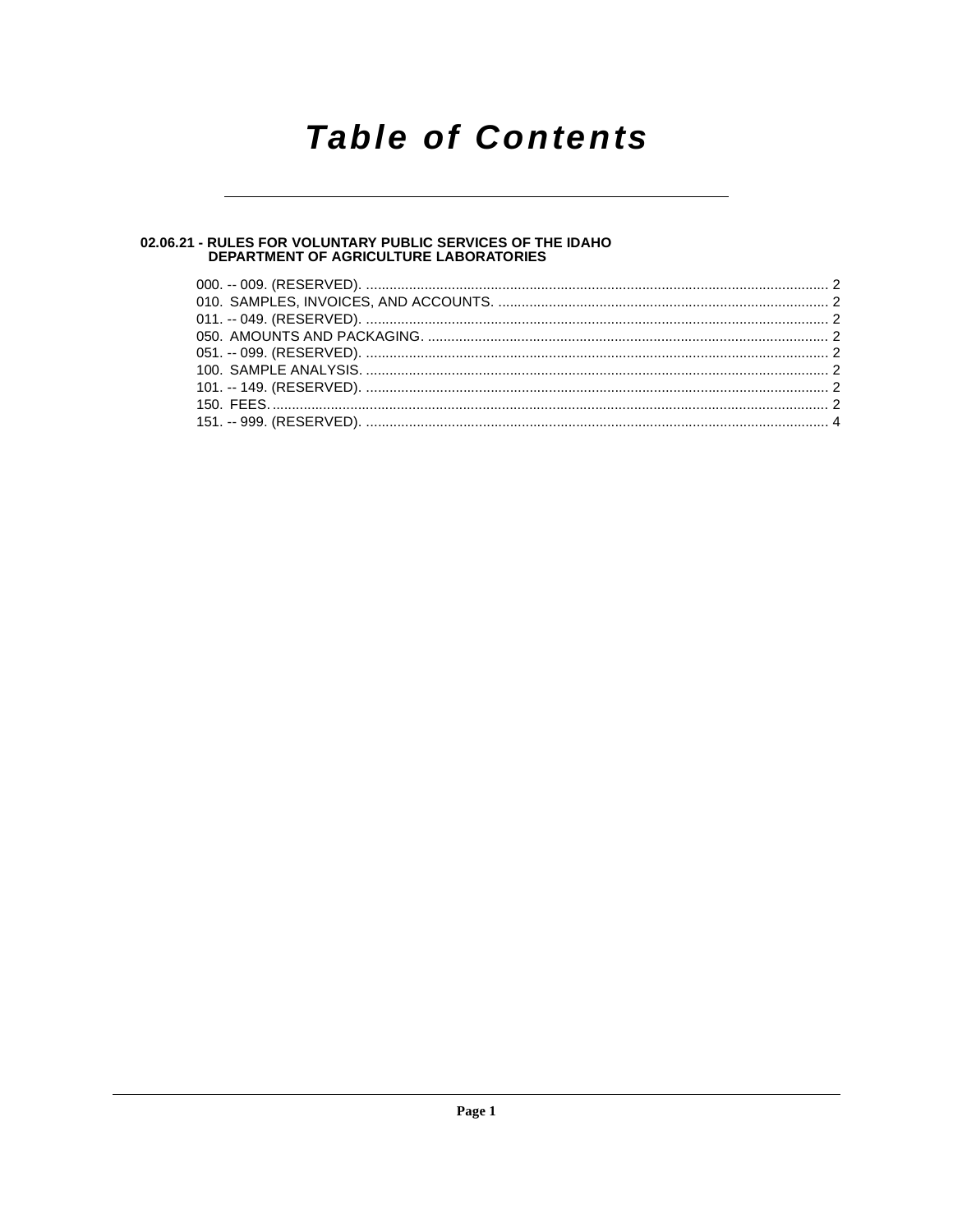### **IDAPA 02 TITLE 06 CHAPTER 21**

### **02.06.21 - RULES FOR VOLUNTARY PUBLIC SERVICES OF THE IDAHO DEPARTMENT OF AGRICULTURE LABORATORIES**

### <span id="page-1-1"></span><span id="page-1-0"></span>**000. -- 009. (RESERVED).**

### <span id="page-1-18"></span><span id="page-1-2"></span>**010. SAMPLES, INVOICES, AND ACCOUNTS.**

Samples should be submitted with the request for the specific determination(s) desired. Invoices for services performed will be sent monthly; accounts more than thirty (30) days past due will be subject to an interest rate of twelve percent (12%) per annum on the account balance for each month the account is delinquent. Accounts with a history of delinquency shall be required to submit payment in advance. Checks should be made payable to Idaho<br>Department of Agriculture. (7-14-92) Department of Agriculture.

### <span id="page-1-3"></span>**011. -- 049. (RESERVED).**

### <span id="page-1-9"></span><span id="page-1-4"></span>**050. AMOUNTS AND PACKAGING.**

The following amounts and packaging are acceptable: (7-14-92)

**01. Grain And Mixed Feeds And Dry Commercial Fertilizers**. One (1) to five (5) pounds in a sturdy bag or carton. If available, a label or other information as to the nature of the sample should be enclosed. (7-14-92)

<span id="page-1-14"></span><span id="page-1-13"></span>**02. Liquid Feeds And Fertilizers**. One-half (1/2) pint in a tightly sealed jar or bottle. (7-14-92)

<span id="page-1-10"></span>**03. Dried Roughage**. Five (5) to ten (10) pounds in a sturdy bag or carton. (7-14-92)

<span id="page-1-19"></span><span id="page-1-12"></span>**04.** Silage. Five (5) to ten (10) pounds in a polyethylene bag.  $(7-14-92)$ 

**05.** Fresh Plant Material. Five (5) to ten (10) pounds in a paper bag or carton with free circulation of air. Do not seal fresh plant material in polyethylene bags as it may "ensile" in transit. (7-14-92)

### <span id="page-1-5"></span>**051. -- 099. (RESERVED).**

### <span id="page-1-16"></span><span id="page-1-6"></span>**100. SAMPLE ANALYSIS.**

<span id="page-1-15"></span>**01. Preparation And Results**. Samples will usually be prepared for analyses on the first day of the week following the week in which they are received. Results will usually be reported by the end of the week in which analysis is begun, for a turn-around time of not more than two (2) weeks. (7-14-92)

**02. Priority**. Persons submitting samples are advised that analytical work necessary for support of the Department's regulatory programs will have priority over private samples and this may occasionally cause delays in the analysis of private samples. the analysis of private samples.

**03. Responsibility**. The laboratory will accept responsibility only for the work performed on the sample as received. Reports will be prominently labeled "Not An Official Sample". If an official sample is required for legal or other reasons, arrangements must be made to have a sample taken by a State Inspector, subject to the charges as outlined in Subsection 150.02.k. (7-14-92)

<span id="page-1-17"></span>**04.** Sample Retention. Portions of all samples will be held for a period of sixty (60) days in case of a referee analysis is required. Samples may be retained for a longer period only when a special request in writing has been received. (7-14-92) been received. (7-14-92)

### <span id="page-1-7"></span>**101. -- 149. (RESERVED).**

### <span id="page-1-11"></span><span id="page-1-8"></span>**150. FEES.**

**01.** Fee Schedule. The fee schedule shall apply to all re-run requests except when, in the discretion of atory director, there is substantial justification for retesting a sample at no charge. (7-14-93) the laboratory director, there is substantial justification for retesting a sample at no charge.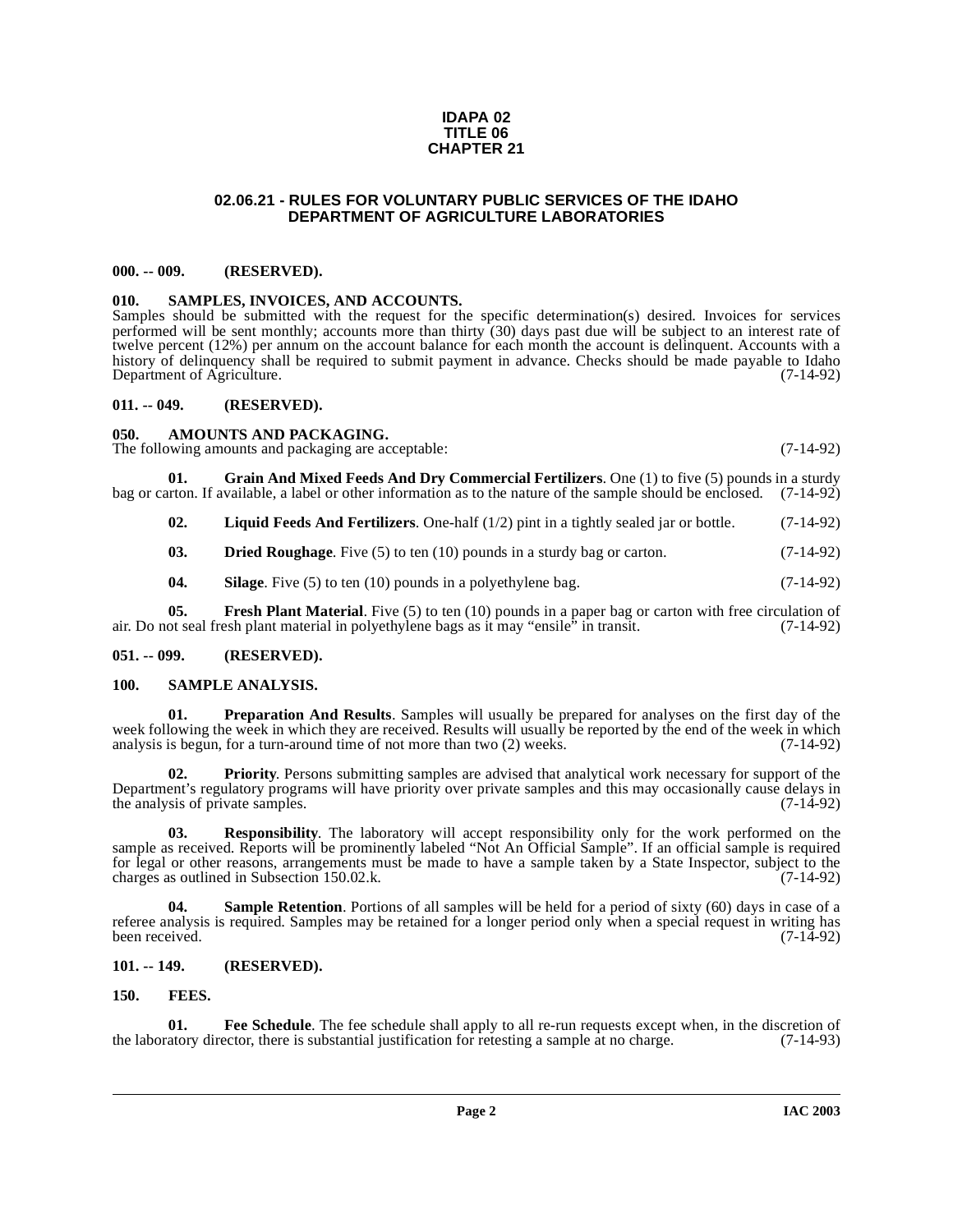### **IDAHO ADMINISTRATIVE CODE IDAPA 02.06.21 - Rules for Voluntary Public Department of Agriculture Services of Dept of Agriculture Laboratories**

### <span id="page-2-3"></span>**02. Schedule Of Charges**. (7-14-92)

### <span id="page-2-2"></span>**a.** Feeds and Feedstuffs.

| Moisture                                            | \$5  |
|-----------------------------------------------------|------|
| Crude Protein                                       | \$10 |
| Ether Extract (Crude Fat)                           | \$10 |
| Crude Fiber                                         | \$15 |
| Ash                                                 | \$5  |
| <b>Complete Proximate Analysis</b>                  | \$40 |
| Protein Equivalent from Non-protein Nitrogen (Urea) | \$5  |

Minerals: ten dollars (\$10) for the first, two dollars (\$2) each additional element: calcium, phosphorus, m, magnesium, copper, cobalt, manganese, iron, zinc, and sodium (salt). (7-1-93) potassium, magnesium, copper, cobalt, manganese, iron, zinc, and sodium (salt).

<span id="page-2-1"></span>**b.** Drugs in Feeds.

| Sulfamethazine           | \$50 |
|--------------------------|------|
| Sulfathiazole            | \$50 |
| Amprolium                | \$25 |
| Zoalene                  | \$50 |
| Carbadox                 | \$50 |
| <b>Pyrantel Tartrate</b> | \$50 |

(7-1-93)

<span id="page-2-0"></span>**c.** Antibiotics in Feeds (at levels of fifty (50) g/ton or higher).

| Chlortetracycline | \$50 |
|-------------------|------|
| Oxytetracycline   | \$50 |
| Penicillin        | \$50 |
| <b>Tylosin</b>    | \$50 |
| Monensin          | \$50 |
| Lasalocid         | \$75 |

(7-1-93)

<span id="page-2-4"></span>**d.** Vitamins.

| Vitamin A              | \$50 |
|------------------------|------|
| Vitamin A Liquid Feeds | \$50 |

(7-1-93)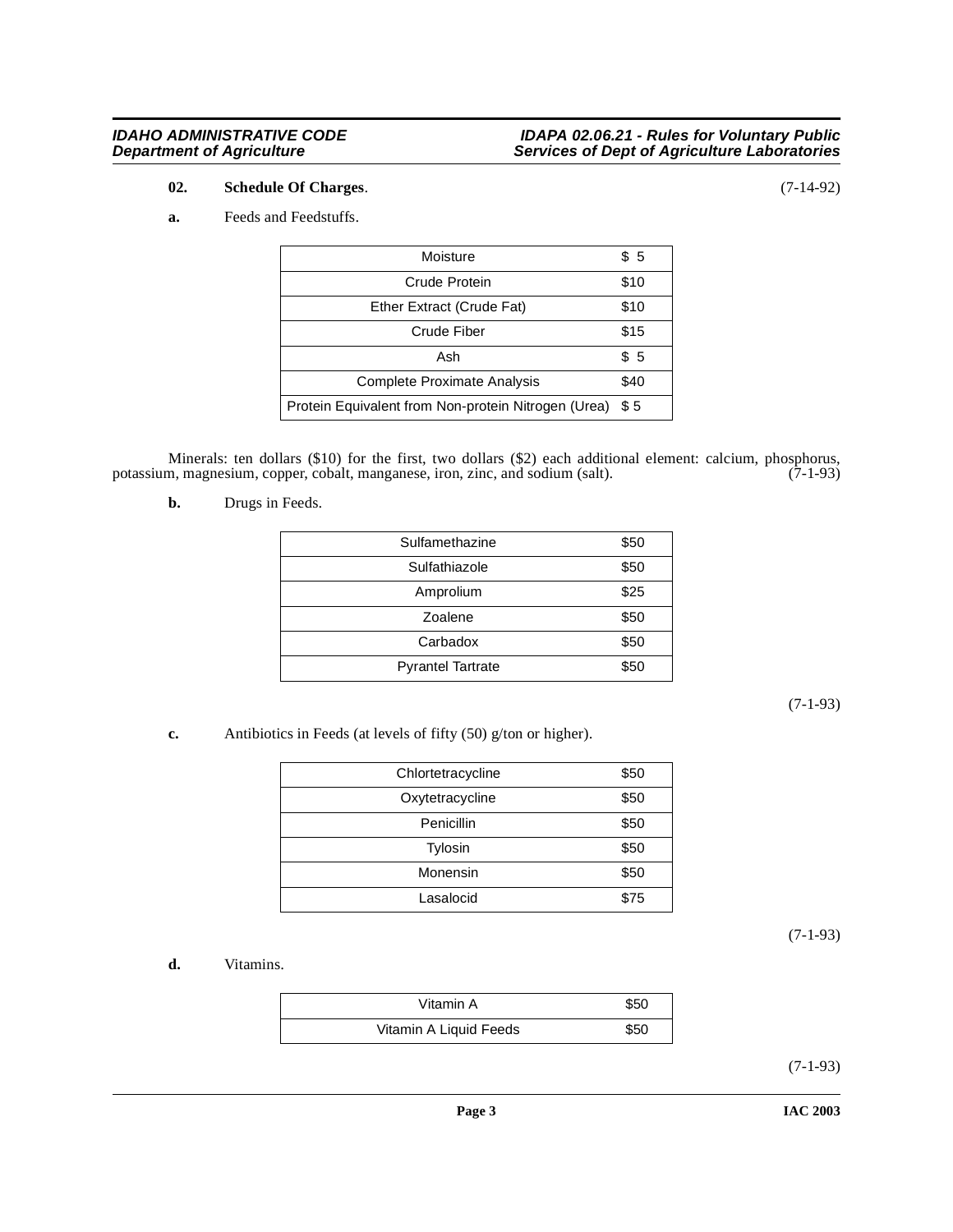<span id="page-3-1"></span>**e.** Aflatoxins.

Screens \$10

(7-1-93)

### <span id="page-3-2"></span>**f.** Fertilizers.

| \$7  |
|------|
| \$6  |
| \$15 |
| \$7  |
| \$20 |
| \$6  |
| \$15 |
| \$15 |
|      |

(7-1-93)

### <span id="page-3-3"></span>**g.** Trace Elements (fertilizers).

| Iron      | \$5 |
|-----------|-----|
| Copper    | \$5 |
| Manganese | \$5 |
| Boron     | \$5 |
| Zinc      | \$5 |
| Magnesium | \$5 |
| Cobalt    | \$5 |

(7-1-93)

**h.** Samples requiring additional sample preparation time, such as whole cottonseed, silage or hay, are subject to an additional maximum fifteen dollars  $(\$15)$  preparation fee. (7-1-93)

**i.** Samples requiring a drug residue analysis are handled on a case-by-case basis. Please call the Department of Agriculture at (208) 334-2986 for information. (7-1-93)

**j.** Serology samples for the determination of plant diseases for non-regulatory purposes are handled e-by-case basis with a minimum charge of thirty-two dollars (\$32) per sample. (7-1-93) on a case-by-case basis with a minimum charge of thirty-two dollars (\$32) per sample.

**k.** Official samples for regulatory, legal or other reasons, taken by a state inspector, will be charged at a rate of twenty dollars (\$20) per hour, including travel time, with a minimum charge of twenty dollars (\$20). Mileage, meals, and lodging shall be charged at established state rates. (7-14-92)

### <span id="page-3-0"></span>**151. -- 999. (RESERVED).**